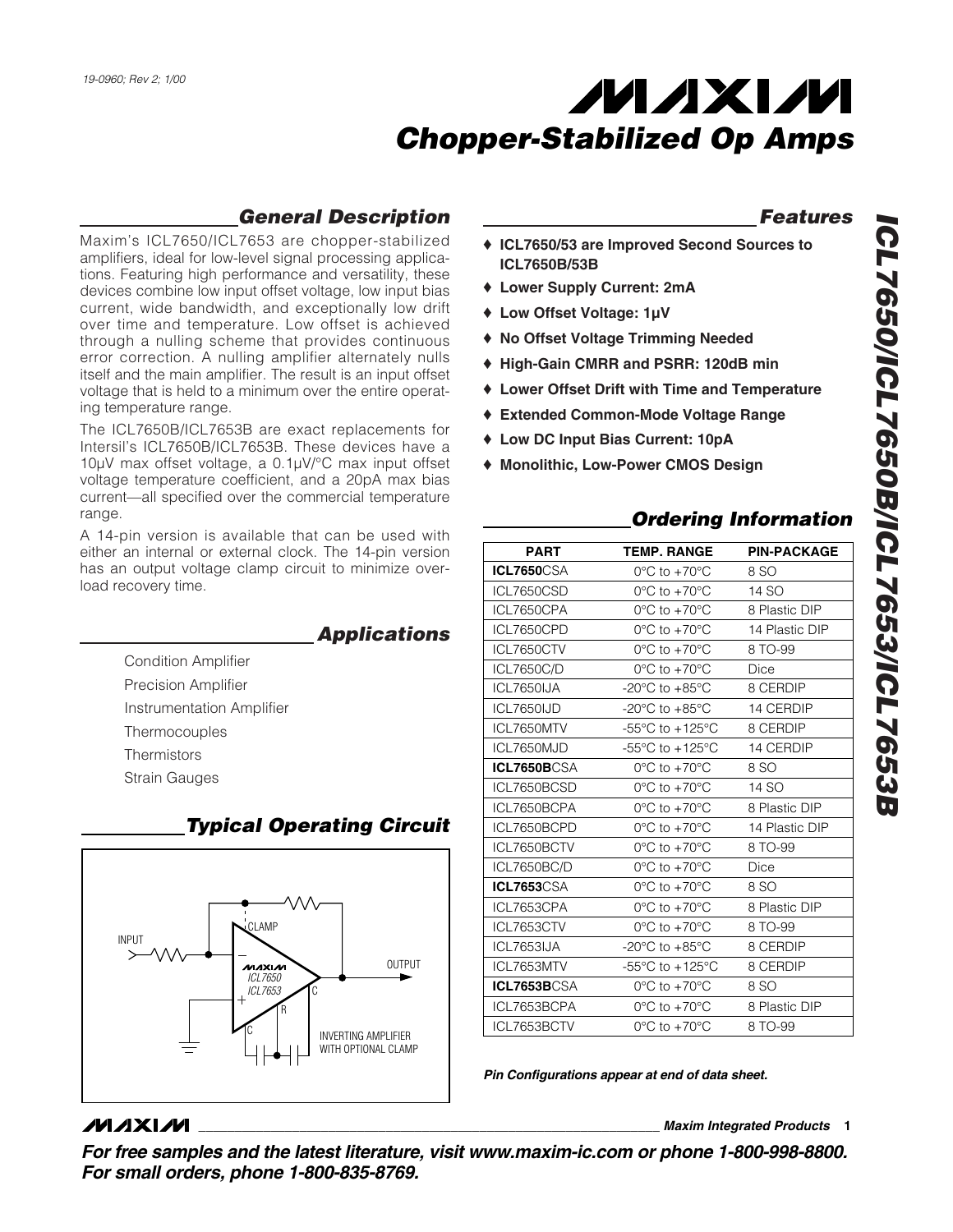### **ABSOLUTE MAXIMUM RATINGS**

| 8-Pin TO-99 (derate 6.7mW/°C above +70°C)533mW   |  |
|--------------------------------------------------|--|
| 14-Pin SO (derate 8.3mW/°C above +70°C)667mW     |  |
| 14-Pin PDIP (derate 10.0mW/°C above +70°C)800mW  |  |
| 14-Pin CERDIP (derate 9.1mW/°C above +70°C)727mW |  |
| Operating Temperature Ranges                     |  |
|                                                  |  |
|                                                  |  |
|                                                  |  |
| Storage Temperature Range -65°C to +150°C        |  |
|                                                  |  |
| Lead Temperature (soldering, 10s)+300°C          |  |
|                                                  |  |

**Note 1:** Maxim recommends limiting the input current to 100µA to avoid latchup problems. A value of 1mA is typically safe; however, this is not guaranteed.

*Stresses beyond those listed under "Absolute Maximum Ratings" may cause permanent damage to the device. These are stress ratings only, and functional operation of the device at these or any other conditions beyond those indicated in the operational sections of the specifications is not implied. Exposure to absolute maximum rating conditions for extended periods may affect device reliability.*

### **ELECTRICAL CHARACTERISTICS—ICL7650B/ICL7653B**

(Circuit of Figure 1,  $V_+ = +5V$ ,  $V_- = -5V$ ,  $T_A = +25^{\circ}C$ , unless otherwise noted.)

| <b>PARAMETER</b>                | <b>SYMBOL</b>     | <b>CONDITIONS</b>                                  |                                                   | <b>MIN</b>       | <b>TYP</b>       | <b>MAX</b>      | <b>UNITS</b>       |
|---------------------------------|-------------------|----------------------------------------------------|---------------------------------------------------|------------------|------------------|-----------------|--------------------|
|                                 |                   | $T_A = +25^{\circ}C$                               |                                                   |                  | ±0.7             | ±5              |                    |
| Input Offset Voltage            | Vos               | $-55^{\circ}$ C < T <sub>A</sub> < $+85^{\circ}$ C |                                                   |                  | ±10              |                 | $\mu$ V            |
|                                 |                   | $-55^{\circ}$ C < TA < $+125^{\circ}$ C            |                                                   |                  |                  | 5.0             |                    |
| Average Temperature Coefficient | $\Delta V$ OS     | $T_A = +25$ °C                                     |                                                   |                  | 50               |                 |                    |
| of Input Offset Voltage         | $\Delta T$        | $-20^{\circ}$ C < T <sub>A</sub> < $+85^{\circ}$ C |                                                   |                  | 0.01             | 0.05            | $\mu$ V/°C         |
|                                 |                   |                                                    | $TA = +25^{\circ}C$                               |                  | 1.5              | 10 <sup>1</sup> |                    |
| Input Bias Current              | <b>BIAS</b>       | Doubles every 10°                                  | $0^{\circ}$ C < T <sub>A</sub> < +70 $^{\circ}$ C |                  | 35               |                 | рA                 |
|                                 |                   |                                                    | $-20^{\circ}$ C < TA < $+85^{\circ}$ C            |                  | 100              |                 |                    |
| Input Offset Current (Note 2)   | $\log$            | $TA = +25^{\circ}C$                                |                                                   |                  | 0.5              |                 | рA                 |
| Input Resistance                | $R_{IN}$          |                                                    |                                                   |                  | $10^{12}$        |                 | $\Omega$           |
| Large-Signal Voltage Gain       | AVOL              | $R_{L} = 10k\Omega$                                |                                                   | $1 \cdot 10^{5}$ | $5 \cdot 10^8$   |                 | V/V                |
| Output Voltage Swing (Note 3)   | VOUT              | $R_1 = 10k\Omega$                                  |                                                   | ±4.7<br>±4.85    |                  |                 | $\vee$             |
|                                 |                   | $R_L = 100k\Omega$                                 |                                                   |                  | ±4.95            |                 |                    |
| Common-Mode Voltage Range       | <b>CMVR</b>       |                                                    |                                                   | $-5.0$           | $-5.2$ to $+2.0$ | 1.6             | $\vee$             |
| Common-Mode Rejection Ratio     | <b>CMRR</b>       | $CMVR = -5V$ to $+1.6V$                            |                                                   | 120              | 130              |                 | dB                 |
| Power-Supply Rejection Ratio    | <b>PSRR</b>       | V + to V - $=\pm 3V$ to $\pm 8V$                   |                                                   | 120              | 130              |                 | dB                 |
| Input Noise Voltage             | $e_{\text{np-p}}$ | $RS = 100\Omega$ , f = 0 to 10Hz                   |                                                   |                  | 2                |                 | $\mu Vp-p$         |
| Input Noise Current             | I <sub>n</sub>    | $f = 10Hz$                                         |                                                   |                  | 0.01             |                 | pA/ <sub>VHz</sub> |
| Unity-Gain Bandwidth            | <b>GBW</b>        |                                                    |                                                   |                  | 2.0              |                 | MHz                |
| <b>Slew Rate</b>                | <b>SR</b>         | $C_1 = 50pF$ , R <sub>1</sub> = 10k $\Omega$       |                                                   |                  | 2.5              |                 | $V/\mu s$          |
| <b>Rise Time</b>                | tr                |                                                    |                                                   |                  | 0.2              |                 | $\mu s$            |
| Overshoot                       |                   |                                                    |                                                   |                  | 20               |                 | $\%$               |
| <b>Operating Supply Range</b>   | $V+$ to $V-$      |                                                    |                                                   | 4.5              |                  | 16              | $\vee$             |
| <b>Supply Current</b>           | <b>I</b> SUPP     | No load                                            |                                                   |                  | 2.0              | 3.5             | mA                 |

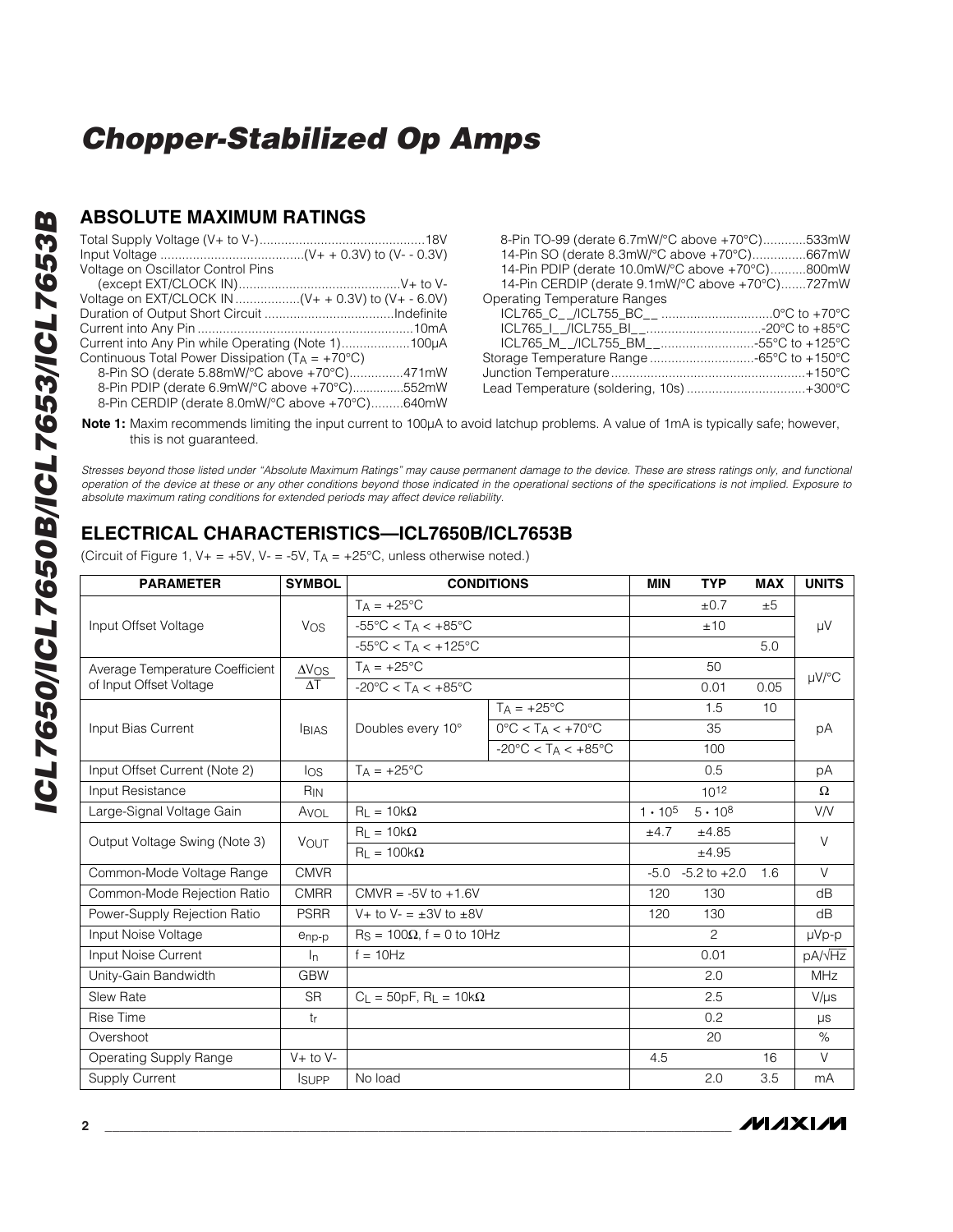### **ELECTRICAL CHARACTERISTICS—ICL7650B/ICL7653B (continued)**

(Circuit of Figure 1,  $V_+ = +5V$ ,  $V_- = -5V$ ,  $T_A = +25^{\circ}C$ , unless otherwise noted.)

| <b>PARAMETER</b>            | <b>SYMBOL</b> | <b>CONDITIONS</b>                          | MIN | TYP | MAX | <b>UNITS</b>                 |
|-----------------------------|---------------|--------------------------------------------|-----|-----|-----|------------------------------|
| Internal Chopping Frequency | tch           | Pins 12-14 open (DIP)                      | 120 | 200 | 375 | Нz                           |
| Clamp On Current (Note 4)   |               | $\text{R}_{\text{I}} = 100 \text{k}\Omega$ | 25  | 70  | 200 | uА                           |
| Clamp Off Current (Note 4)  |               | $-4.0V < V_{\text{OUT}} < +4.0V$           |     |     |     | рA                           |
| Offset Voltage vs. Time     |               | No load                                    |     | 100 |     | nV/<br>$\sqrt{\text{month}}$ |

**Note 2:**  $log = 2 \cdot$  **BIAS** 

**Note 3:** OUTPUT and CLAMP pins not connected.

**Note 4:** See *Output Clamp* section for details.

### **ELECTRICAL CHARACTERISTICS—ICL7650/ICL7653**

(Circuit of Figure 1,  $V_+ = +5V$ ,  $V_- = -5V$ ,  $T_A = +25^{\circ}C$ , unless otherwise noted.) (Note 5)

| <b>PARAMETER</b>                                                    | <b>SYMBOL</b>               | <b>CONDITIONS</b>                                                     |                                                                | <b>MIN</b>         | <b>TYP</b>             | <b>MAX</b> | <b>UNITS</b> |  |
|---------------------------------------------------------------------|-----------------------------|-----------------------------------------------------------------------|----------------------------------------------------------------|--------------------|------------------------|------------|--------------|--|
|                                                                     | Vos                         | $TA = +25^{\circ}C$                                                   | ICL765_                                                        |                    | ±0.7                   | ±5.0       | μV           |  |
|                                                                     |                             |                                                                       | <b>ICL765 B</b>                                                |                    | ±1.0                   | ±10        |              |  |
| Input Offset Voltage                                                |                             | ICL765<br>(Note 6)                                                    | $0^{\circ}C \leq T_A \leq +70^{\circ}C$                        |                    | ±1.0                   | ±10        |              |  |
|                                                                     |                             |                                                                       | $-20^{\circ}$ C $\leq$ T <sub>A</sub> $\leq$ +85 $^{\circ}$ C  |                    | ±1.0                   | ±10        |              |  |
|                                                                     |                             |                                                                       | $-55^{\circ}$ C $\leq$ T <sub>A</sub> $\leq$ +125°C            |                    | ±10                    | ±50        |              |  |
|                                                                     |                             | ICL765_B, $0^{\circ}$ C $\leq$ T <sub>A</sub> $\leq$ +70 $^{\circ}$ C |                                                                |                    | 0.01                   | 0.05       |              |  |
|                                                                     |                             | ICL765                                                                | $0^{\circ}C \leq T_A \leq +70^{\circ}C$                        |                    | 0.01                   | 0.1        | $\mu$ V/°C   |  |
| Average Temperature Coefficient<br>of Input Offset Voltage (Note 6) | $\Delta V$ OS<br>$\Delta T$ |                                                                       | $-20^{\circ}$ C $\leq$ T <sub>A</sub> $\leq$ +85 $^{\circ}$ C  |                    | 0.01                   | 0.05       |              |  |
|                                                                     |                             |                                                                       | $-55^{\circ}$ C $\leq$ T <sub>A</sub> $\leq$ +85°C             |                    | 0.01                   | 0.05       |              |  |
|                                                                     |                             |                                                                       | $+85^{\circ}$ C $\leq$ T <sub>A</sub> $\leq$ +125 $^{\circ}$ C |                    | 0.25                   | 1.5        |              |  |
|                                                                     | l <sub>B</sub>              | $T_A = +25$ °C                                                        | ICL765                                                         |                    | 4                      | 10         | рA           |  |
|                                                                     |                             |                                                                       | <b>ICL765 B</b>                                                |                    | 12                     | 20         |              |  |
| Input Bias Current                                                  |                             | ICL765                                                                | $0^{\circ}C \leq T_A \leq +70^{\circ}C$                        |                    | 20                     | 100        |              |  |
|                                                                     |                             |                                                                       | $-20^{\circ}$ C $\leq$ T <sub>A</sub> $\leq$ +85 $^{\circ}$ C  |                    | 50                     | 200        |              |  |
|                                                                     |                             |                                                                       | $-55^{\circ}$ C $\leq$ T <sub>A</sub> $\leq$ +125°C            |                    | 0.3                    | 10         |              |  |
| Input Resistance                                                    | $R_{IN}$                    |                                                                       |                                                                |                    | $10^{12}$              |            | $\Omega$     |  |
|                                                                     | AVOL                        | $R_L = 10k\Omega$ , $T_A = +25^{\circ}C$                              |                                                                | $1 \cdot 10^{8}$   | $5 \cdot 10^8$         |            |              |  |
| Large-Signal Voltage Gain                                           |                             | $0^{\circ}C \leq T_A \leq +70^{\circ}C$                               |                                                                | $0.5 \cdot 10^8$   |                        |            | <b>V/V</b>   |  |
|                                                                     |                             | $-20^{\circ}$ C $\leq$ T <sub>A</sub> $\leq$ +85°C                    |                                                                | $0.5 \cdot 10^{8}$ |                        |            |              |  |
|                                                                     |                             | $-55^{\circ}$ C $\leq$ T <sub>A</sub> $\leq$ +125°C                   |                                                                | $0.2 \cdot 10^8$   |                        |            |              |  |
| Output Voltage Swing (Note 3)                                       | <b>VOUT</b>                 | $R_L = 10k\Omega$                                                     |                                                                | ±4.7               | ±4.85                  |            | $\vee$       |  |
|                                                                     |                             | $R_L = 100k\Omega$                                                    |                                                                |                    | ±4.95                  |            |              |  |
| Common-Mode Voltage Range                                           | <b>CMVR</b>                 | $0^{\circ}C \leq T_A \leq +70^{\circ}C$                               |                                                                |                    | $-5.0 -5.2$ to $+3.0$  | 2.5        |              |  |
|                                                                     |                             | $-20^{\circ}$ C $\leq$ T <sub>A</sub> $\leq$ +85 $^{\circ}$ C         |                                                                |                    | $-5.0 -5.2$ to $+3.0$  | 2.5        | $\vee$       |  |
|                                                                     |                             | $-55^{\circ}$ C $\leq$ T <sub>A</sub> $\leq$ +125°C                   |                                                                |                    | $-4.5 - 4.0$ to $+3.0$ | 2.5        |              |  |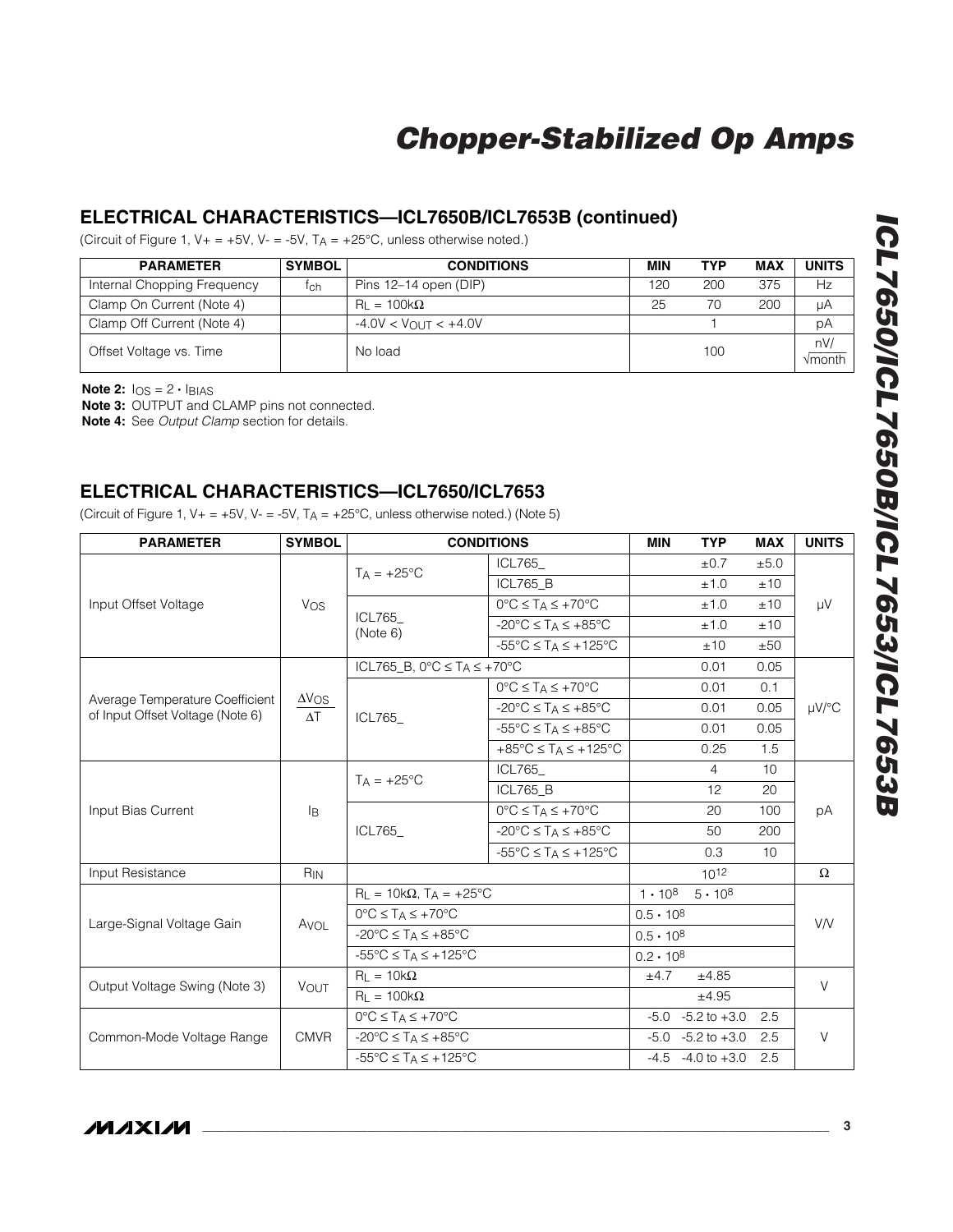### **ELECTRICAL CHARACTERISTICS—ICL7650/ICL7653 (continued)**

(Circuit of Figure 1,  $V_+ = +5V$ ,  $V_- = -5V$ ,  $T_A = +25^{\circ}C$ , unless otherwise noted.) (Note 5)

| <b>PARAMETER</b>              | <b>SYMBOL</b>  | <b>CONDITIONS</b>                            | <b>MIN</b> | <b>TYP</b> | <b>MAX</b> | <b>UNITS</b>           |
|-------------------------------|----------------|----------------------------------------------|------------|------------|------------|------------------------|
| Common-Mode Rejection Ratio   | <b>CMRR</b>    | CMVR = $-5V$ to $+2.5V$                      | 120        | 130        |            | dB                     |
| Power-Supply Rejection Ratio  | <b>PSRR</b>    | V + to V - $\pm$ 3V to $\pm$ 8V              | 120        | 130        |            | dB                     |
| Input Noise Voltage           | enp-p          | $\text{Rs} = 100\Omega$ , f = 0 to 10Hz      |            | 2          |            | µVp-p                  |
| Input Noise Current           | In.            | $= 10Hz$                                     |            | 0.01       |            | pA/ $\sqrt{Hz}$        |
| Unity-Gain Bandwidth          | <b>GBW</b>     |                                              |            | 2.0        |            | <b>MHz</b>             |
| <b>Slew Rate</b>              | <b>SR</b>      | $C_L = 50pF$ , R <sub>L</sub> = 10k $\Omega$ |            | 2.5        |            | $V/\mu s$              |
| Rise Time                     | tr             |                                              |            | 0.2        |            | μs                     |
| Overshoot                     |                |                                              |            | 20         |            | $\%$                   |
| <b>Operating Supply Range</b> | $V+$ to $V-$   |                                              | 4.5        |            | 16         | V                      |
| Supply Current                | <b>SUPP</b>    | No load                                      |            | 1.2        | 2.0        | mA                     |
| Internal Chopping Frequency   | <b>fCLKOUT</b> | Pins 13 and 14 open (DIP)                    | 120        | 200        | 375        | Hz                     |
| Clamp On Current (Note 4)     |                | $R_1 = 100k\Omega$                           | 25         | 70         | 200        | μA                     |
| Clamp Off Current (Note 4)    |                | $-4.0 \leq V_{\text{OUT}} \leq +4.0V$        |            |            |            | рA                     |
| Offset Voltage vs. Time       |                |                                              |            | 100        |            | nV/<br>$\sqrt{m}$ onth |

**Note 3:** OUTPUT and CLAMP pins not connected.

**Note 4:** See *Output Clamp* section for details.

**Note 5:** All pins are designed to withstand electrostatic discharge (ESD) levels in excess of 2000V (MIL STD 8838 Method 3015.1 test circuit).

**Note 6:** Sample tested. Limits are not used to calculate outgoing quality level.

### *Typical Operating Characteristics*

(Circuit of Figure 1,  $V_+ = +5V$ ,  $V_- = -5V$ ,  $T_A = +25^{\circ}C$ , unless otherwise noted.)

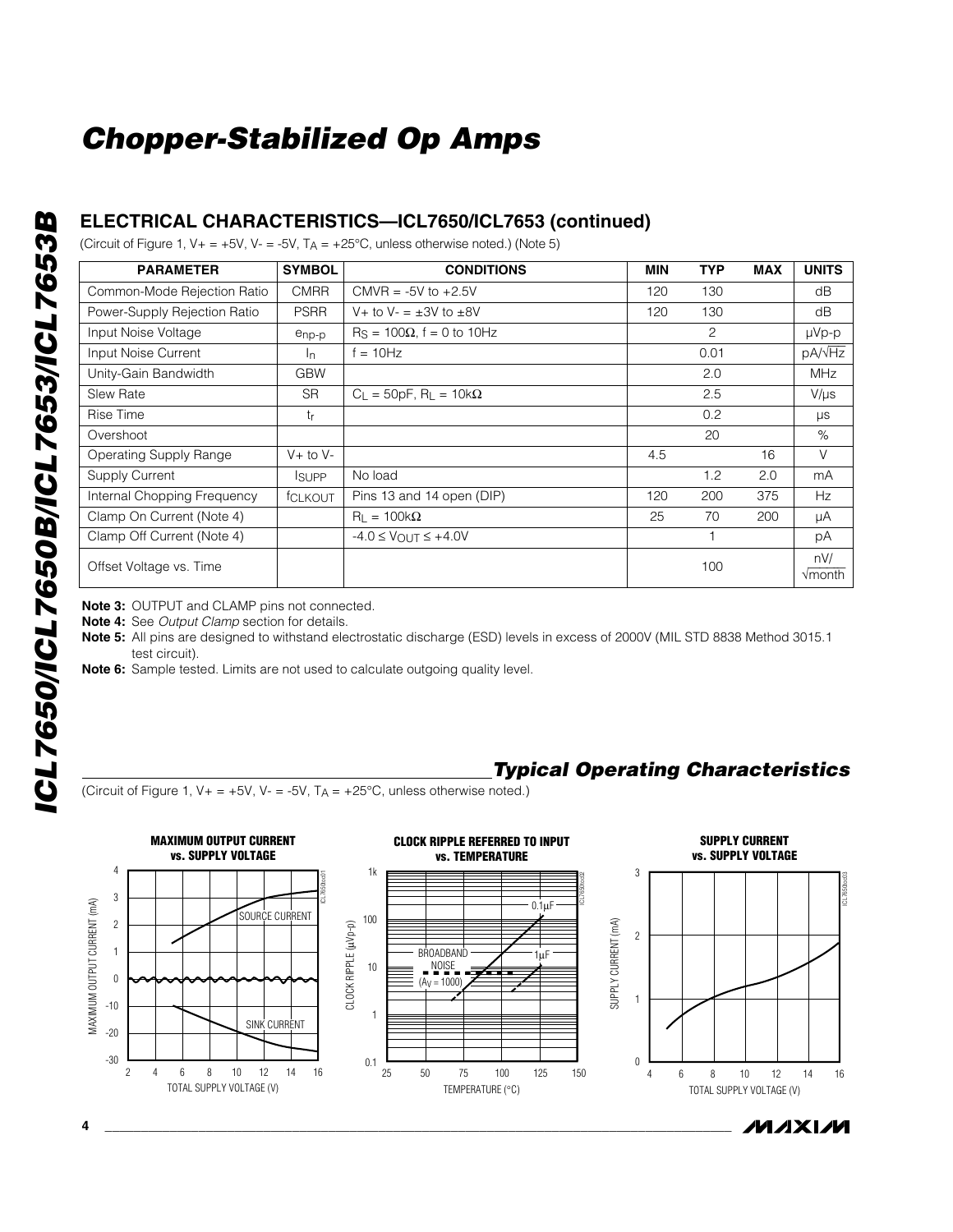

*ICL7650/ICL7650B/ICL7653/ICL7653B* ICL7650/ICL7650B/ICL7653/ICL7653B

**MAXM**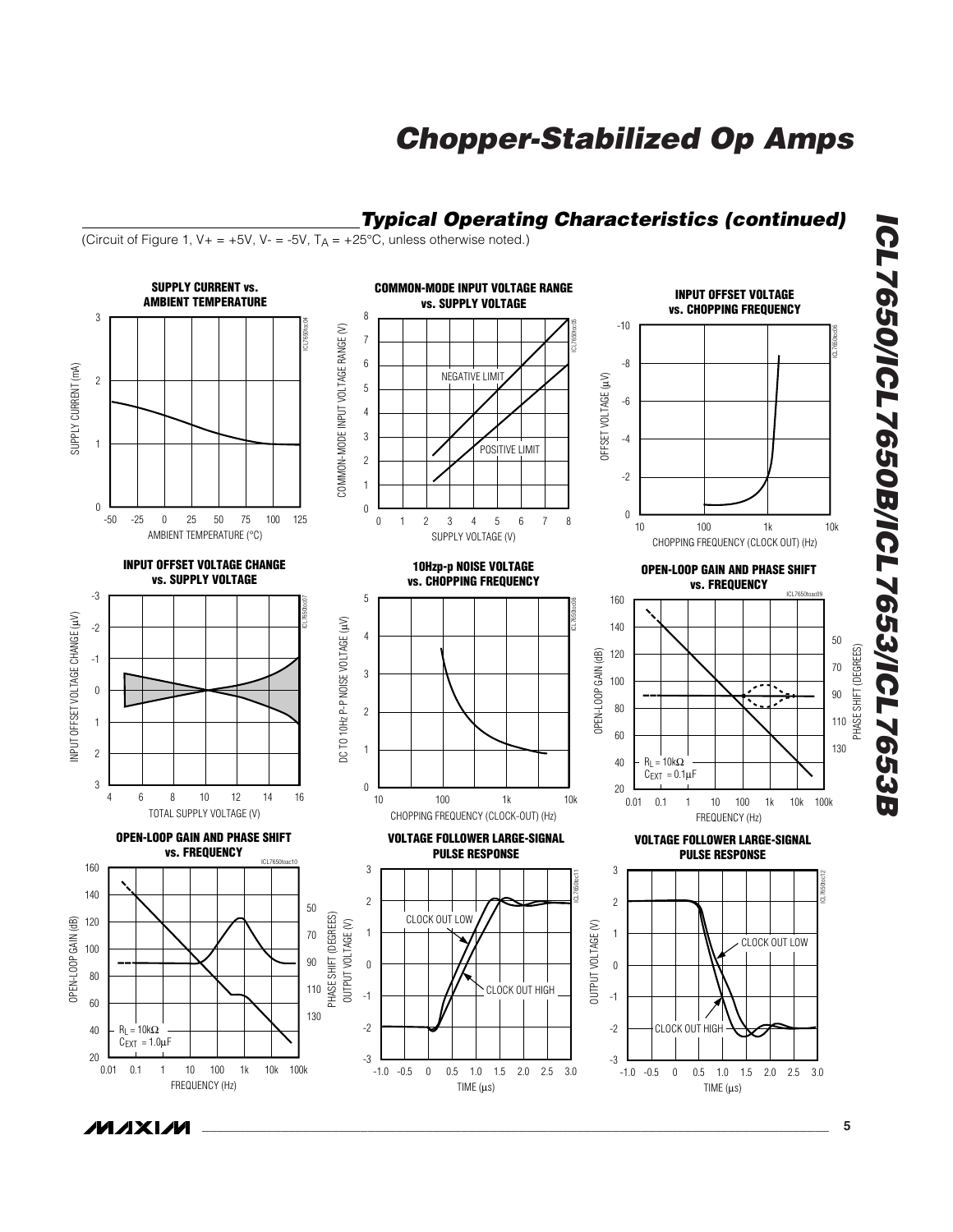

*Figure 1. ICL7650 Test Circuit*

### *Detailed Description*

Figure 2 shows the major elements of the ICL7650/ ICL7653. Two amplifiers are illustrated, the main amplifier and the nulling amplifier, both of which have offsetnull capability. The main amplifier is connected full time from the input to the output. The nulling amplifier, under control of the chopper-frequency oscillator and clock circuit, alternately nulls itself and the main amplifier. This nulling arrangement, which is independent of the output level, operates over the full power-supply and commonmode ranges. The ICL7650/ICL7653 exhibit an exceptionally high CMRR, PSRR, and AVOL. Their nulling connections, which are MOSFET back gates, have inherently high impedance. Two external capacitors provide storage for the nulling potentials and the necessary nulling-loop time constants.

The ICL7650/ICL7653 minimize chopper-frequency charge injection at the input terminals by carefully balancing the input switches. Feed-forward injection into the compensation capacitor, the main cause of output spikes in this type of circuit, is also minimized.

#### *Output Clamp (ICL7650 Only)*

The output clamp reduces the overload recovery time inherent with chopper-stabilized amplifiers. When tied to the summing junction or inverting input pin, a current path between this point and the output occurs just before the output device saturates. This prevents uncontrolled input differential and the consequent charge build-up on the correction-storage capacitors, while causing only a slight reduction in the output swing.



*Figure 2. Block Diagram*

#### *Intermodulation*

Intermodulation effects can cause problems in older chopper-stabilized amplifier modules. Intermodulation occurs since the amplifier has a finite AC gain, and therefore will have a small AC signal at the input. In a chopper-stabilized module, this small AC signal is detected, chopped, and fed into the offset-correction circuit. This results in spurious outputs at the sum and difference frequencies of the chopping and input signal frequencies. Other intermodulation effects in chopperstabilized modules include gain and phase anomalies near the chopping frequency.

These effects are substantially reduced in the ICL7650/ICL7653, which add to the nulling circuit a dynamic current that compensates for the AC signal on the inputs. Unlike modules, the ICL7650/ICL7653 can precisely compensate for the finite AC gain, since both the AC gain rolloff and the intermodulation compensation current are controlled by internal matched capacitors.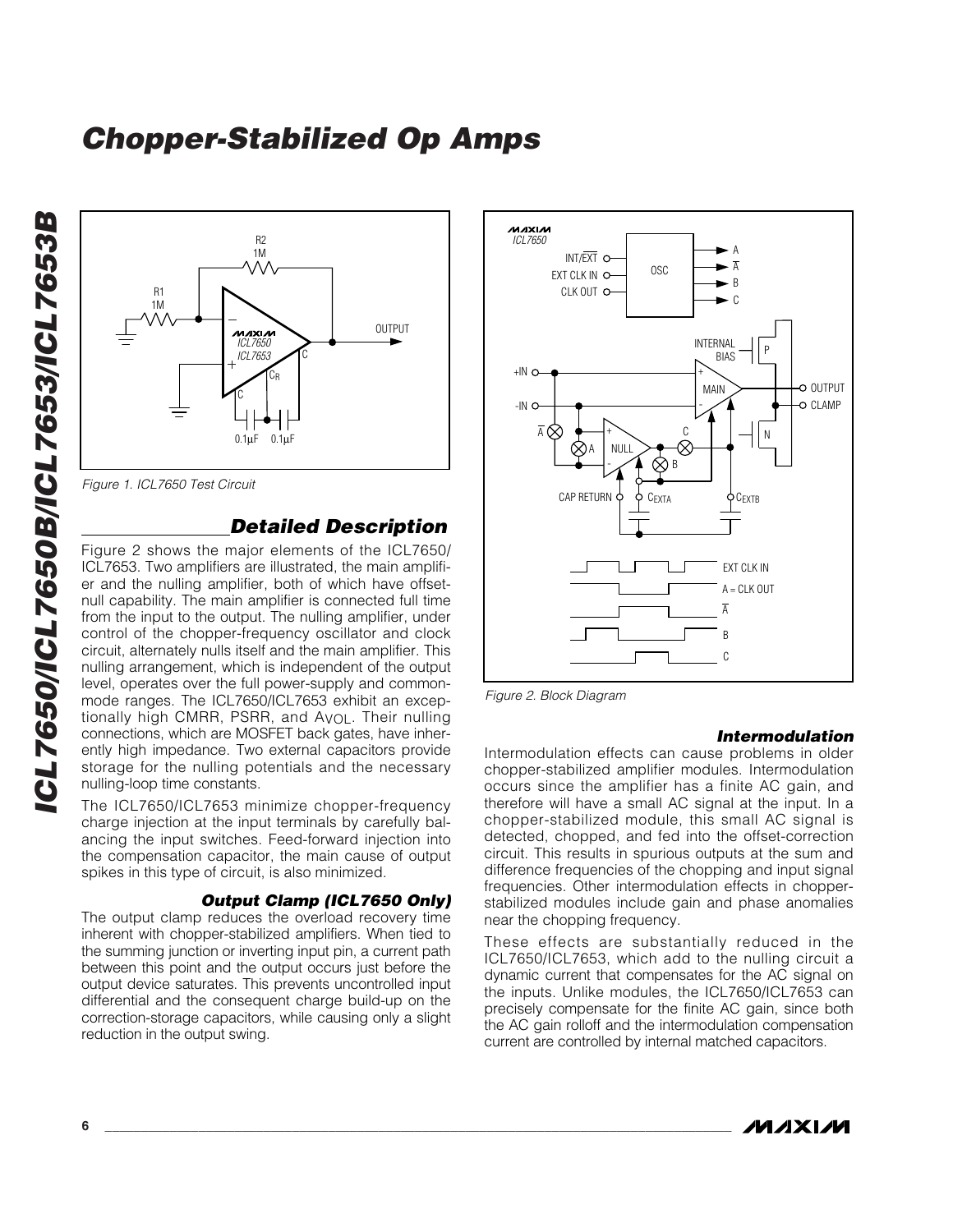#### *Nulling Capacitor Connection*

Separate pins are provided for C<sub>RETN</sub> and CLAMP in the ICL7650. If you do not need the clamp feature, order the ICL7653; this device only offers the  $C_{\text{RETN}}$  pin and will produce slightly lower noise and improved AC common-mode rejection. If you need to use the clamp feature, order the ICL7650 and connect the external capacitors to V-. To prevent load-current IR drops and other extraneous signals from being injected into the capacitors, use a separate PC board trace to connect the capacitor commons directly to the V- pin. The outside foil of the capacitors should be connected to the low-impedance side of the null storage circuit, V- or CRETN. This will act as an ESD voltage shield.

#### *Clock Operation*

The ICL7650's internal oscillator generates a 200Hz frequency, which is available at the CLK OUT pin. The device can also be operated with an external clock, if desired. An internal pull-up permits the INT/EXT pin to be left open for normal operation. However, the internal clock must be disabled and INT/EXT must be tied to Vif an external clock is used. An external clock signal may then be applied to the EXT CLK IN pin. The duty cycle of the external clock is not critical at low frequencies. However, a 50% to 80% positive duty cycle is preferred for frequencies above 500Hz, since the capacitors are charged only when EXT CLK IN is high. This ensures that any transients have time to settle before the capacitors are turned off. The external clock should swing between ground and V+ for power supplies up to  $\pm 6V$ , and between V+ and (V+ - 6V) for higher supply voltages.

To avoid a capacitor imbalance during overload, use a strobe signal. Neither capacitor will be charged if a strobe signal is connected to EXT CLK IN so that it is low while the overload signal is being applied to the amplifier. A typical amplifier will drift less than 10µVs since the leakage of the capacitor pins is quite low at room temperature. Relatively long measurements may be made with little change in offset.

### *Applications Information*

#### *Device Selection*

In applications that require lowest noise, Maxim's ICL7652 may be preferred over the ICL7650/ICL7653. The ICL7650/ICL7653 offer a higher gain-bandwidth product and lower input bias currents, while the ICL7652 reduces noise by using larger input FETs. These larger FETs, however, increase the leakage at the ICL7652's external null pins. Therefore, the ICL7650/ICL7653 can operate to a higher temperature with 0.1µF capacitors before the clock ripple (due to



leakage at the null capacitor pins) becomes excessive and 1µF external capacitors are required.

#### *Output Stage/Load Driving*

The ICL7650/ICL7653 somewhat resemble a transconductance amplifier whose open-loop gain is proportional to load resistance. This behavior is apparent when loads are less than the high-impedance stage (approximately 18k $\Omega$  for one output circuit). The open-loop gain, for example, will be 17dB lower with a 1k $\Omega$  load than with a 10kΩ load. This lower gain is of little consequence if the amplifier is used strictly for DC since the DC gain is typically greater than 120dB, even with a 1kΩ load. For wideband applications, however, the best frequency response will be achieved with a load resistor of 10kΩ or higher. The result will be a smooth 6dB per octave response from 0.1Hz to 2MHz, with phase shifts of less than 10° in the transition region where the main amplifier takes over from the null amplifier.

#### *Component Selection*

CEXTA and CEXTB, the two required capacitors, have optimum values depending on the clock or chopping frequency. The correct value is 0.1µF for the preset internal clock. When using an external clock, scale this component value in proportion to the relationship between the chopping frequency and the nulling time constant. A low-leakage ceramic capacitor may prove suitable for many applications; however, a high-quality film-type capacitor (such as mylar) is preferred. For lowest settling time at initial turn-on, use capacitors with low dielectric absorption (such as polypropylene types). With low-dielectric-absorption capacitors, the ICL7650/ICL7653 will settle to 1µV offset in 100ms, but several seconds may be required if ceramic capacitors are used.

#### *Thermoelectric Effects*

Thermoelectric effects developed in thermocouple junctions of dissimilar materials (metals, alloys, silicon, etc.) ultimately limit precision DC measurements. Unless all junctions are at the same temperature, thermoelectric voltages (typically around 10µV/°C, but up to hundreds of µV/°C for some materials) will be generated. In order to realize the extremely low offset voltages that the chopper amplifier can provide, take special precautions to avoid temperature gradients. To eliminate air movement, enclose all components (particularly those caused by power-dissipating elements in the system). Minimize power-supply voltages and power dissipation, and use low-thermoelectric-coefficient connections where possible. It is advisable to separate the device surrounding heat-dissipating elements, and to use high-impedance loads.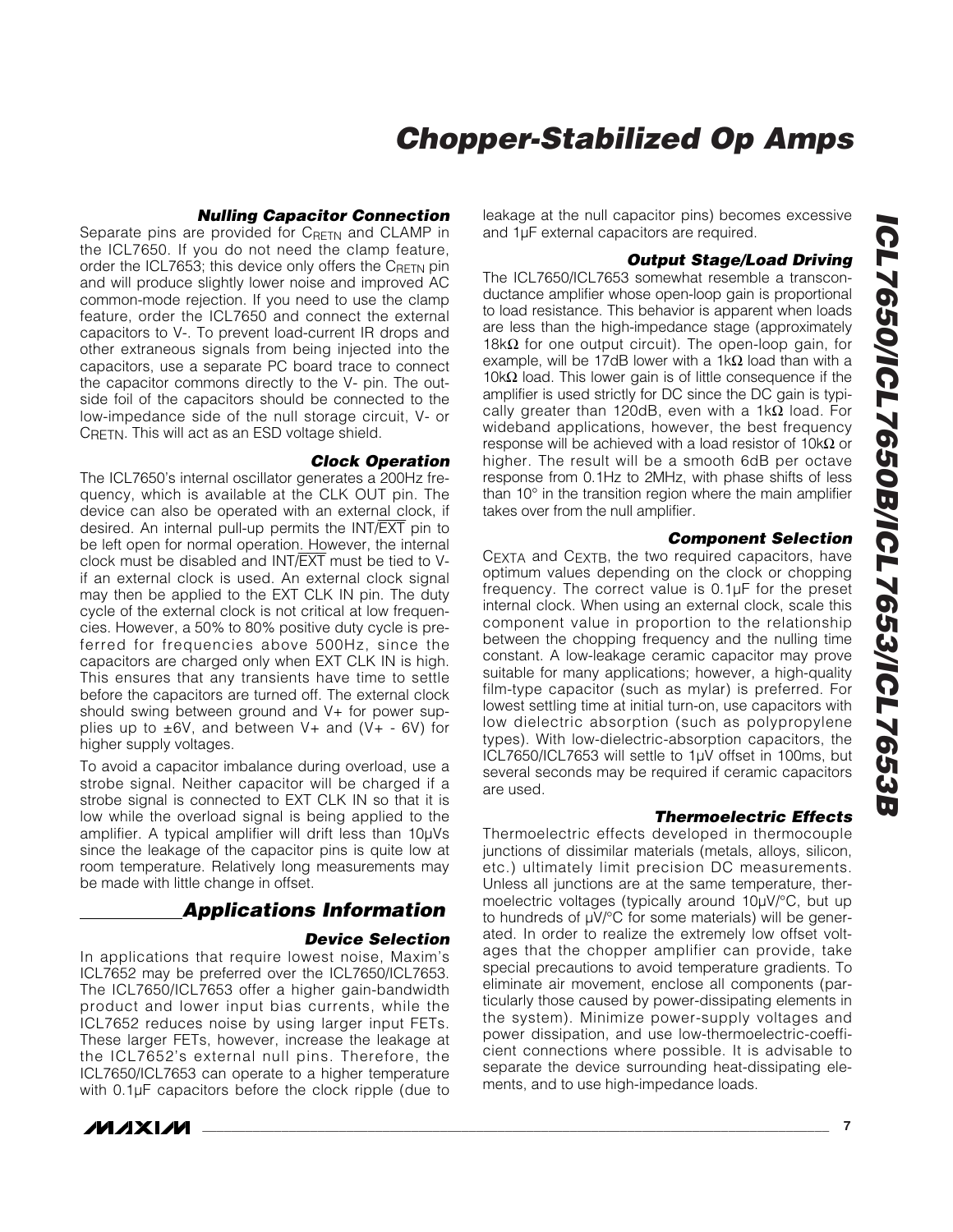*Input Guarding* Low-leakage, high-impedance CMOS inputs allow the ICL7650/ICL7653 to measure high-impedance sources. Stray leakage paths can decrease input resistance and increase input currents unless inputs are guarded. Boards must be thoroughly cleaned with TCE or alcohol and blown dry with compressed air. The board should be coated with epoxy or silicone after cleaning to prevent contamination.

Leakage currents may cause trouble even with properly cleaned and coated boards, particularly since the input pins are adjacent to pins that are at supply potentials. Leakage can be significantly reduced by using guarding to decrease the voltage difference between inputs and adjacent metal runs. Use a 10-lead pin circle, with the leads of the device formed so that the holes adjacent to the inputs are empty when it is inserted in the board to accomplish input guarding of the 8-pin TO-99 package. A conductive ring surrounding the inputs, the "guard," is connected to a low-impedance point that is approximately the same voltage as the inputs. The guard then absorbs the leakage current from the highvoltage pins. Typical guard connections are shown in Figure 3.

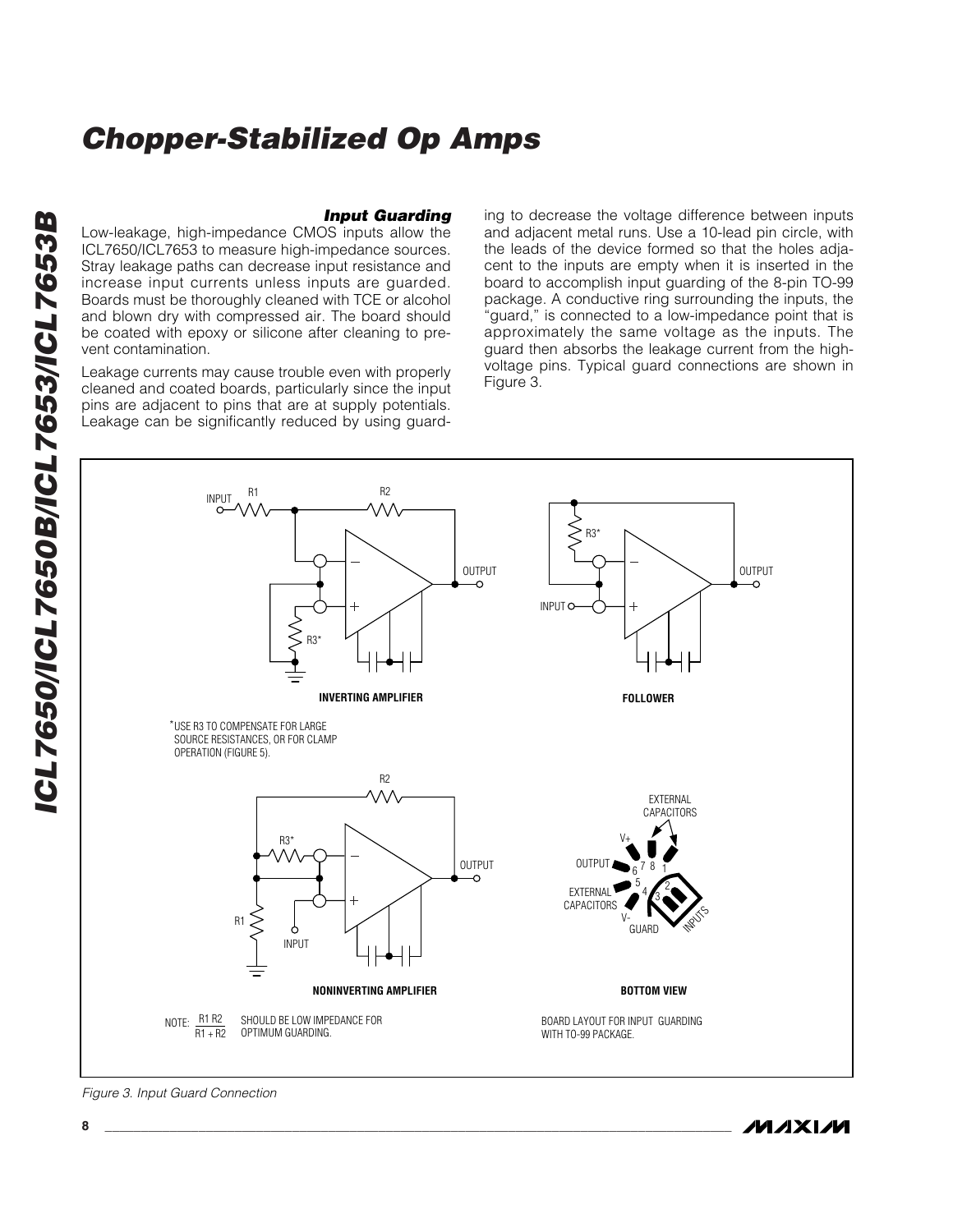The 14-pin DIP configuration has been specifically designed to ease input guarding. The pins adjacent to the inputs are not used.

#### *Pin Compatibility*

The ICL7653's pinout generally corresponds to that of industry-standard 8-pin devices such as the LM741 or LM101. However, its external null storage capacitors are connected to pins 1 and 8; whereas most op amps leave these pins open or use them for offset null or compensation capacitors.

The OP05 and OP07 op amps can be converted for ICL7650/ICL7653 operation. This can be accomplished by removing the offset null potentiometer, which is connected from pins 1 and 8 to V+, and replacing it with two capacitors connected from pins 1 and 8 to V-. For LM108 devices, the compensation capacitor is replaced by the external nulling capacitors. Pin 5 is the output clamp connection on the ICL7650/ICL7653. By removing any circuit connections from this pin, the LM101/LM748/LM709 devices can undergo a similar conversion.

### *Typical Applications*

Figure 4 shows the ICL7650/ICL7653 automatically nulling the offset voltage of a high-speed amplifier. The ICL7650/ICL7653 continuously monitor the voltage at



*Figure 4. Nulling a High-Speed Amplifier*

**MAXM** 

the amplifier's inverting input, integrate the error, and drive the amplifier's noninverting input to correct for the offset voltage detected at the inverting input. The circuit's DC offset characteristics are determined by the ICL7650/ICL7653, and its AC performance is determined by the high-speed amplifier. While this circuit continuously and automatically adjusts the amplifier's offset to less than 5µV, it does not correct for errors caused by the input bias current, so the value of resistor RF should be as low as is practical. This technique can be used with any op amp that is configured as an inverting amplifier.

Figures 5 and 6 illustrate basic inverting and noninverting amplifier circuits. Both figures show an output clamping circuit being used to enhance overload recovery performance. Supply voltage (±8V max) and output drive capability (10kΩ load for full swing) are the only limitations to consider when replacing other op amps with the ICL7650/ICL7653. Use a simple booster circuit to overcome these limitations (Figure 7). This enables the full output capabilities of the LM118 (or any other standard device) to be combined with the input capabilities of the ICL7650/ICL7653. Observe the loop gain stability carefully when the feedback network is added, particularly when a slower amplifier such as the LM741 is used.

A lower voltage supply is required when mixing the ICL7650/ICL7653 with circuits that operate at  $\pm$ 15V supplies. One approach is to use a highly efficient voltage divider. This is illustrated in Figure 8, where the ICL7660 voltage converter is used to convert +15V to +7.5V.



*Figure 5. Inverting Amplifier with Optional Clamp*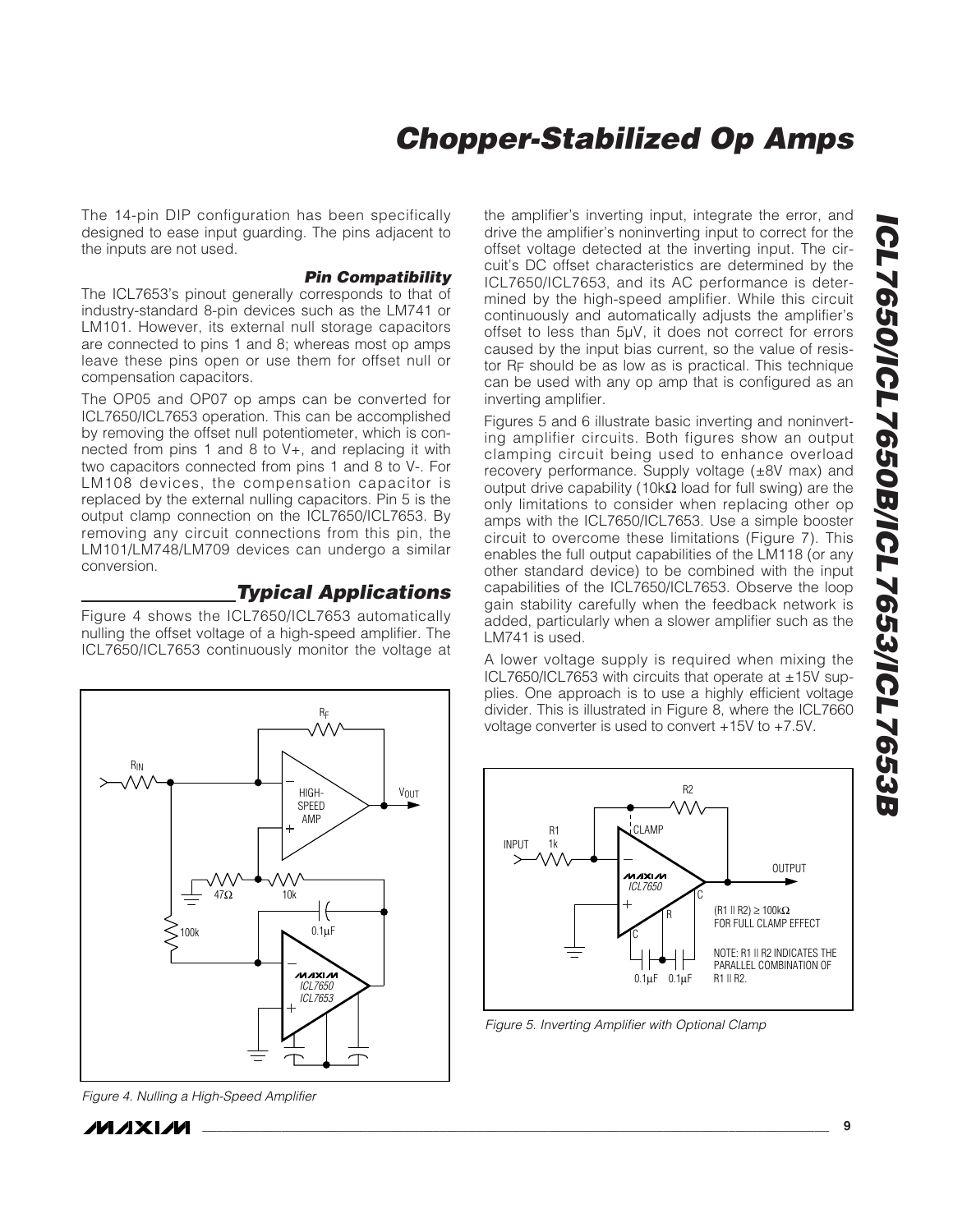

*Figure 6. Noninverting Amplifier with Optional Clamp*



*Figure 8. Splitting +15V with an ICL7660, 95% Efficiency (Same for -15V)*







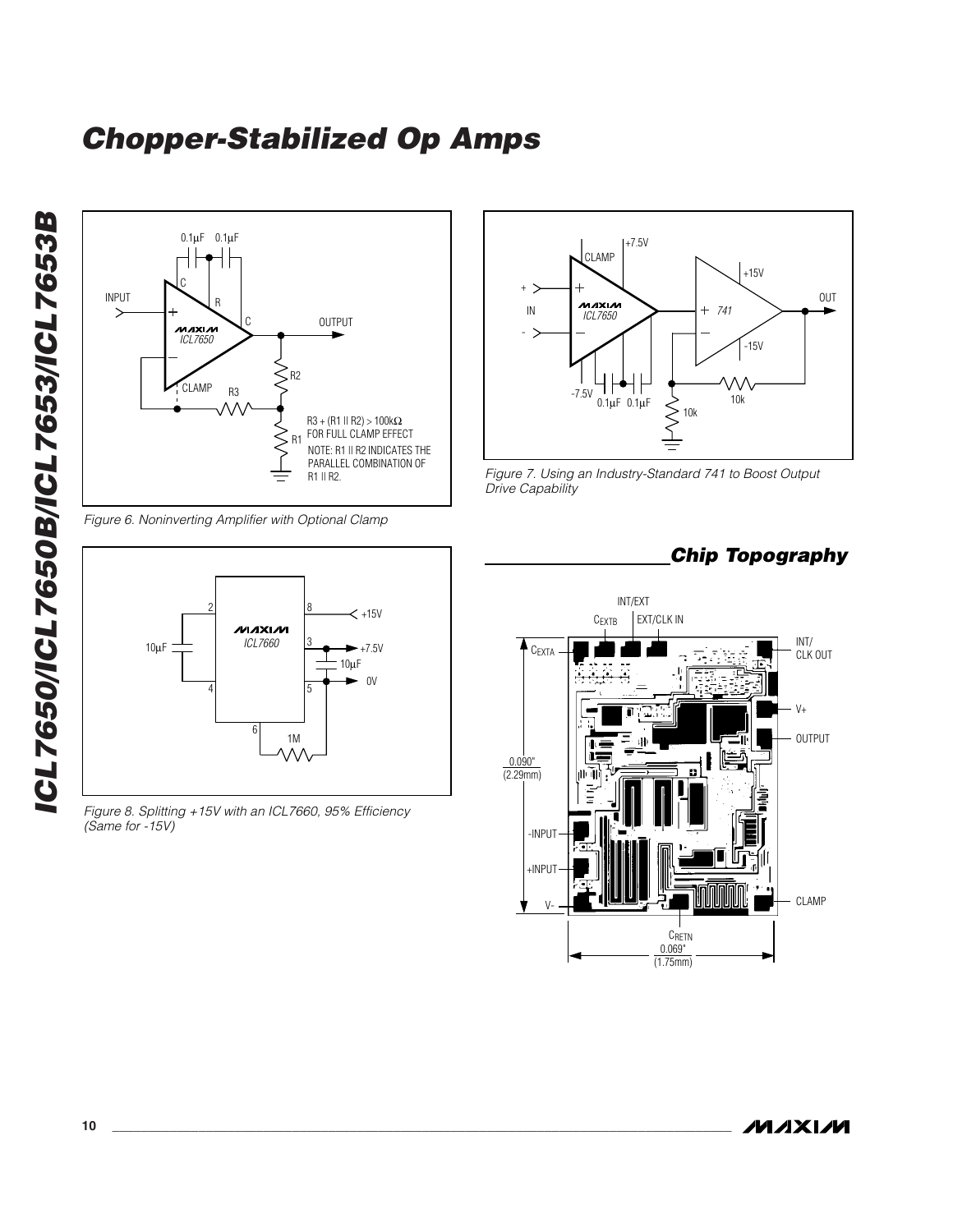

### *Pin Configurations*

*ICL7650/ICL7650B/ICL7653/ICL7653B*

ICL7650/ICL7650B/ICL7653/ICL7653B